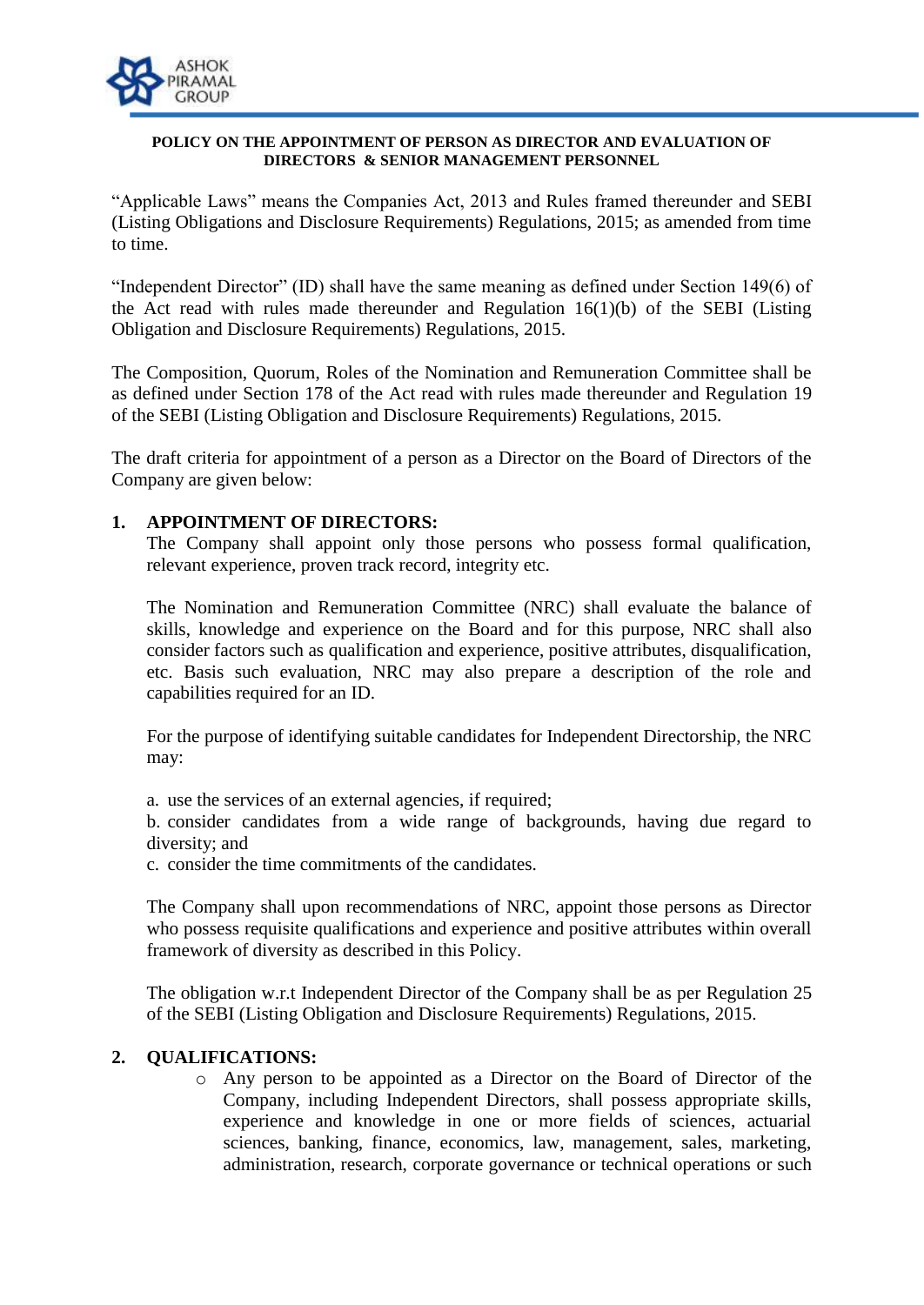

other skills as may be identified by the Board of Directors, on recommendation from NRC, from time to time.

- o Further, any Director who is proposed to be appointed as a member of the Audit Committee shall possess the following additional qualifications:
- o All members of audit committee shall be financially literate and at least one member shall have accounting or related financial management expertise.

Explanation (i): The term "financially literate" means the ability to read and understand basic financial statements i.e. balance sheet, profit and loss account, and statement of cash flows.

Explanation (ii): A member will be considered to have accounting or related financial management expertise if he or she possesses experience in finance or accounting, or requisite professional certification in accounting, or any other comparable experience or background which results in the individual's financial sophistication, including being or having been a chief executive officer, chief financial officer or other senior officer with financial oversight responsibilities.

### **3. EXPERIENCE:**

Any person to be appointed as a Director on the Board of the Company shall possess the relevant experience and shall be able to provide policy directions to the Company, including directions on good corporate governance. Prior experience of being a Chief Executive Officer, Managing Director or a Whole-time director of any company shall be given utmost importance while considering appointment.

### **4. POSITIVE ATTRIBUTES:**

The person to be appointed as a Director of the Company shall not only possess the relevant formal qualifications and experience but shall also possess attributes like integrity and proven track record and shall demonstrate commitment to the organization. For assessing integrity and suitability features like criminal records, financial position, and civil actions initiated to pursue personal debts, refusal of admission to or expulsion from professional bodies, sanctions applied by regulators or similar bodies, previous questionable business practices etc. shall be considered.

Any person to be appointed as Director shall not be less than 21 years of age and shall not possess the disqualifications contained in Section 164 (1) of the Companies Act, 2013 viz.:

- He/she shall not be of unsound mind nor stand so declared by a competent court.
- He/she shall not be an un-discharged insolvent.
- He/she has not applied to be adjudicated as an insolvent and his/her application is pending.
- He/she has not been convicted of an offense, whether involving moral turpitude or otherwise and sentenced in respect thereof to imprisonment for not less than six months and a period of five years has not elapsed from the date of expiry of the sentence.
- Any order disqualifying him for appointment as a Director has not been passed by a court or Tribunal and the order is in force.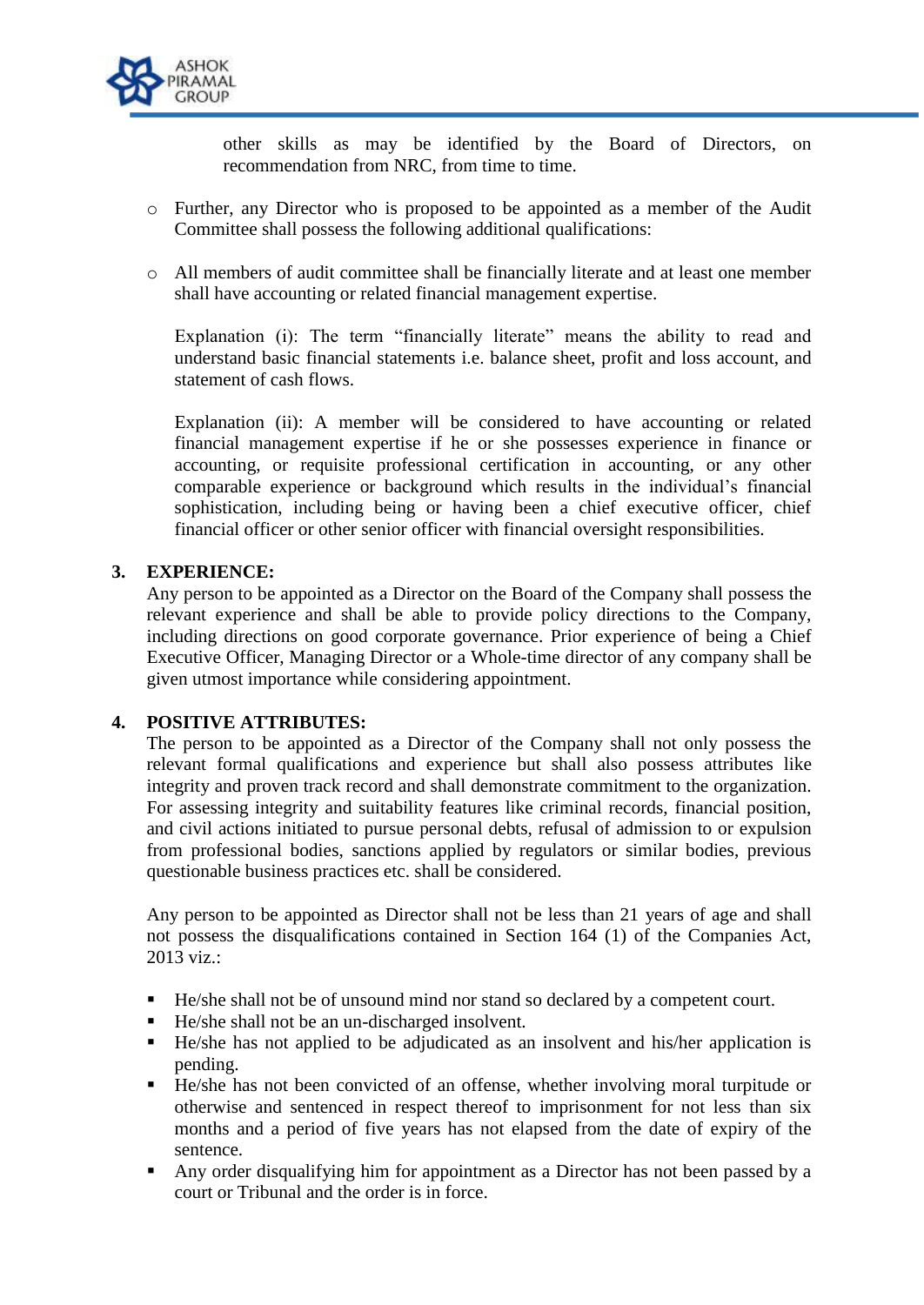

- He/she has not been convicted of the offence dealing with related party transactions under section 188 at any time during the last preceding five years.
- He/ she does not hold office as a Director, including alternate directorships, in more than 20 companies or more than 10 public companies.

# **5. REMUNERATION:**

- i. The terms of employment and remuneration of MD, WTD, KMPs and SMPs shall be competitive in order to ensure that the Company can attract and retain competent talent.
- ii. The remuneration policy shall ensure that :
	- a. The level and composition of remuneration is reasonable and sufficient to attract, retain and motivate directors/KMPs and SMPs of the quality to run the Company successfully.
	- b. Relationship of remuneration to performance is clear and meets appropriate performance benchmarks.
	- c. Remuneration to directors, KMP and SMP involves a balance between fixed and variable pay reflecting short and long term performance and goals set by the Company.
- iii. While determining the remuneration and incentives for the MD/WTD and KMPs, the following shall be considered:
	- a. Pay and employment conditions with peers/elsewhere in the competitive market.
	- b. Benchmarking with industry practices.
	- c. Performance of the individual.
	- d. Company performance.
- iv. For the benchmarking with industry practice, criteria of size, complexity, data transparency and geographical area shall also be given due consideration.
- v. The pay structures shall be appropriately aligned across levels in the Company.

### **6. Training and Evaluation:**

- a) The evaluation of performance of the Board, its Committees and individual Directors shall be carried out either by the Board or by an external agency appointed by the Board for the purpose. The evaluation of performance of the Independent Directors (IDs) shall also be carried out by the entire Board of Directors excluding the Director being evaluated.
- b) The evaluation shall be done in the manner and on the basis of the criteria laid down under the Companies Act, 2013, the SEBI (Listing Obligations and Disclosure Requirements) Regulations, 2015 and as per the guidelines as may be issued by the regulatory authorities from time to time.
- c) ..…Omitted….
- d) \*\*The Company shall familiarize the IDs with the Company, their roles, rights, responsibilities in the Company, nature of the industry in which the Company operates, business model of the Company, etc